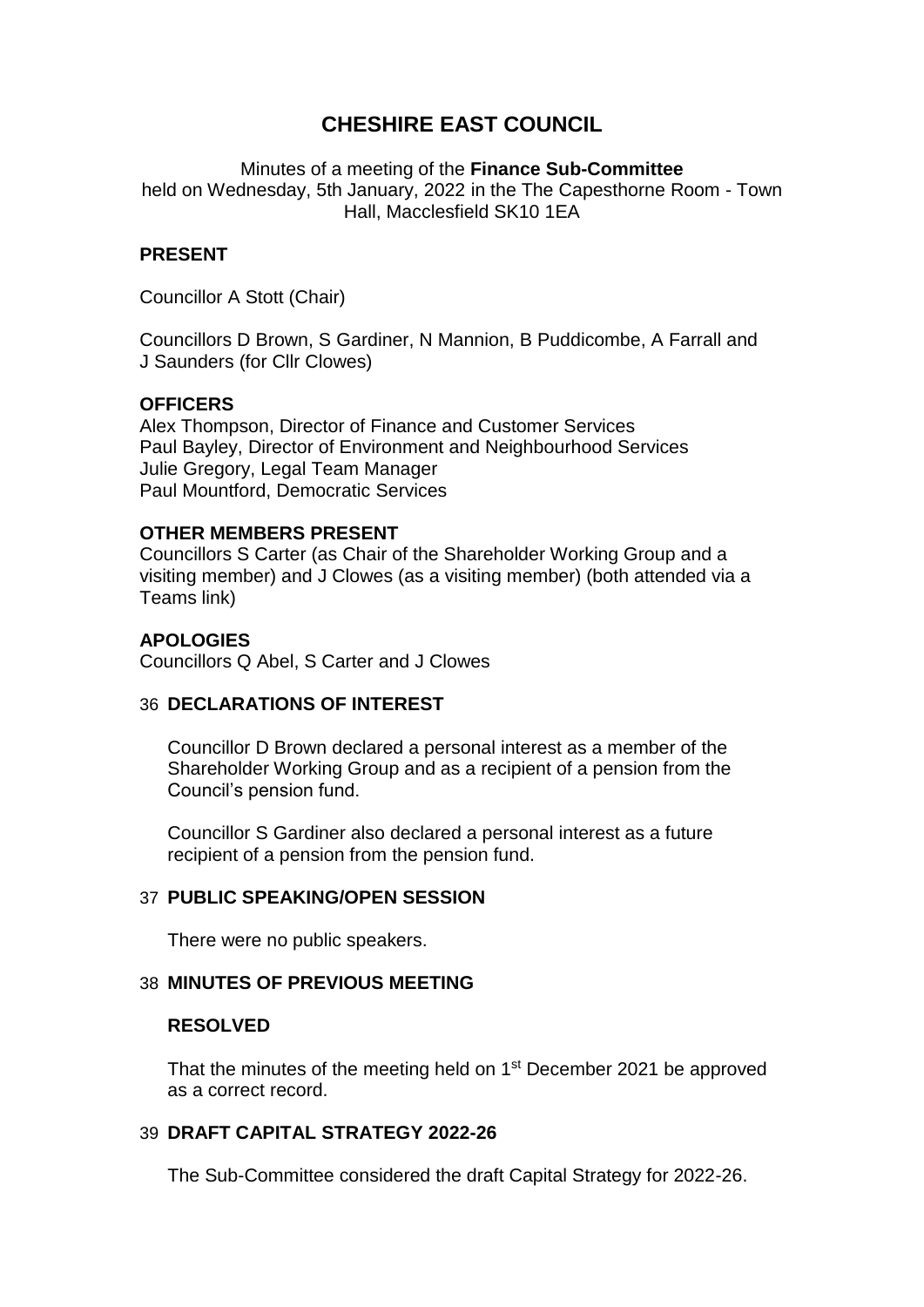The Sub-Committee had oversight of the Capital Strategy and was being asked to comment on the current strategy during the MTFS consultation period.

Members made the following comments in relation to the draft Capital Strategy:

- The review of forecast spending in order to improve capital planning and reduce slippage in the capital programme was welcomed.
- Capital investment in highways infrastructure could be used as a way of reducing pressure on the revenue budget for highways maintenance.
- Whilst it was noted that the Assets Board and the Capital Programme Board were not decision-making bodies, consideration should be given to the question of member oversight and whether the existing governance arrangements provided the required level of visibility under the new committee system.

# **RESOLVED (unanimously)**

That the Sub-Committee

- 1. notes the current Cheshire East Council Capital Strategy as set out in Appendix 1;
- 2. notes that officers will continue to review the Capital Strategy during the Medium Term Financial Strategy consultation period; and
- 3. notes the activities to date in developing the revised Capital Strategy as detailed in the background section to the report.

## 40 **DRAFT INVESTMENT STRATEGY 2022/23**

The Sub-Committee considered the draft Investment Strategy 2022/23 in light of the ongoing budget consultation document.

The report set out the Council's approach to managing investments in 2022/23.

Members referred to the consultation by CIPFA aimed at reducing speculative investment which could cause unnecessary risk in the delivery of services. In this respect, the Director of Finance and Customer Services gave an assurance that the Council was not at risk as a result of its current investment activities.

## **RESOLVED (unanimously)**

That the Sub Committee notes the draft Investment Strategy for 2022/23 as set out in Appendix 1 to the report.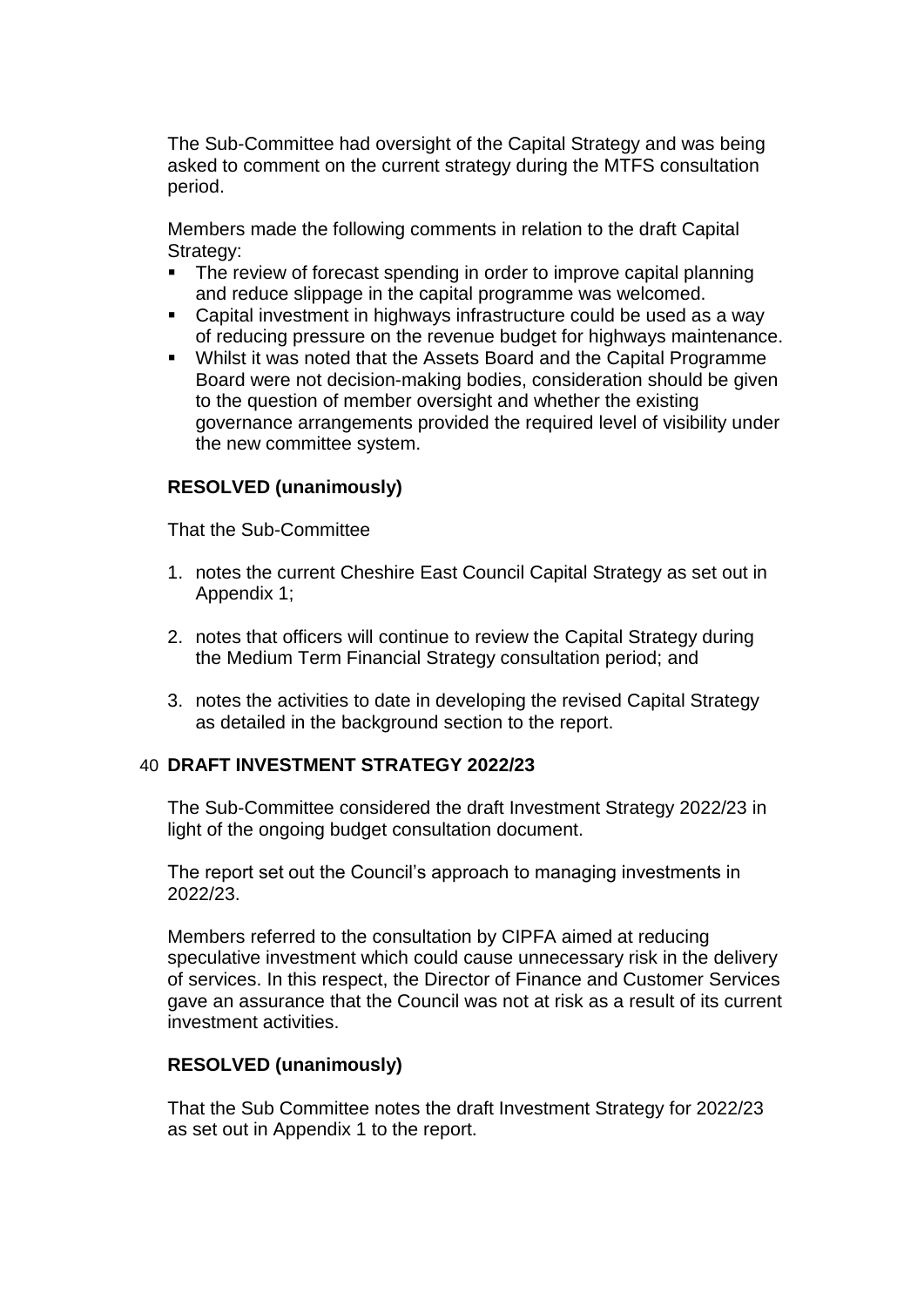# 41 **DRAFT RESERVES STRATEGY 2022/23**

The Sub-Committee considered the draft Reserves Strategy 2022/23 as part of the consultation process for the Medium Term Financial Strategy.

The report provided information about the requirements to maintain financial reserves and to provide statements on the types of reserves and current and predicted balances. The Strategy identified the potential use of reserves in the medium term.

Members wondered whether the current level of General Reserves at 3.6% was adequate or should be reviewed. The Director of Finance and Customer Services advised that the Council's reserves, whilst low, had remained at the same level for years. The Council was required to apply certain financial stress tests laid down by CIPFA to ensure that its reserves position was robust and sustainable. The Council's external auditors were satisfied that the reserves had been set in the proper manner.

Members asked about the level of reserves held by neighbouring and comparator authorities. The Director undertook to provide the information for all members of the Sub-Committee.

#### **RESOLVED**

That the Sub-Committee notes the draft Reserves Strategy for 2022/23 as set out in Appendix 1 to the report.

## 42 **DRAFT TREASURY MANAGEMENT STRATEGY 2022/23**

The Sub-Committee considered the draft Treasury Management Strategy 2022/23, as part of the performance management framework, during the Consultation Period of the Medium Term Financial Strategy.

It was noted that despite significant disruption to financial markets and the Council's cashflows due to the pandemic, there was no material amendment required to the Treasury Management Strategy.

Members asked whether the Council should be making loans to other local authorities. The Director of Finance and Customer Services advised that lending to other local authorities was a useful way of earning income on surplus cash.

## **RESOLVED (unanimously)**

That the Sub-Committee notes the draft Treasury Management Strategy for 2022/23 as set out in Appendix 1 to the report.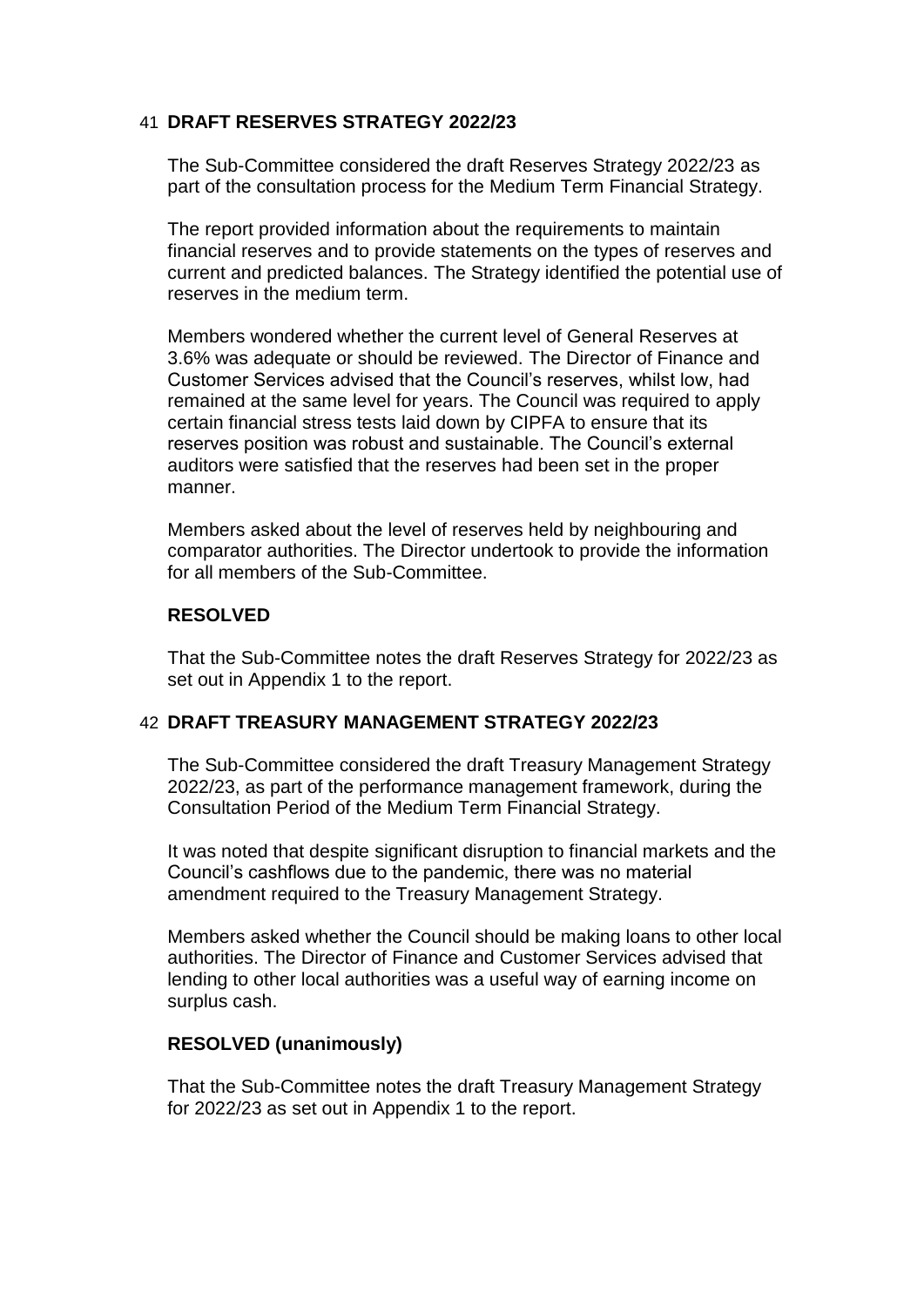## 43 **MEDIUM TERM FINANCIAL STRATEGY 2022/23 - 2025/26**

The Sub-Committee considered the Medium-Term Financial Strategy 2022 to 2026 as part of the budget consultation.

All Committees were being asked to provide feedback in relation to their financial responsibilities as identified within the Constitution and linked to the budget alignment approved by the Finance Sub-Committee in July 2021. Responses to the consultation would be reported to the Corporate Policy Committee to support that Committee in making recommendations to Council on changes to the current financial strategy.

Appendix 1 to the report contained the Budget Engagement document, including the survey questions that had been used during the consultation period, which closed 4th January 2022.

The Provisional Settlement announced on 16<sup>th</sup> December 2021 had varied the assumptions contained in the Budget Engagement document. The Director of Finance and Customer Services provided a verbal update on the changes announced and the impact on the estimated funding envelope. The allocations to local government were only for the next financial year. For Cheshire East Council, this amounted to about £6m more for one year than was currently in the consultation document.

In response to a question from members, the Director of Finance and Customer Services confirmed that the figure of £2.1m available in 2023/24 as a result of the Central Pension adjustment was part of the overall balanced position and had already been allocated. He added that as a result of an aggressive increase in pension contributions over recent years, the pension fund had improved significantly, and there was no longer any need to pursue such an aggressive policy.

Reference was made to a table showing how Council tax was spent, and it was suggested that the term 'Place' would be unfamiliar to many people and should be defined.

## **RESOLVED (unanimously)**

That the Sub-Committee

- 1. notes the MTFS 2022 to 2026 Consultation Document (Appendix 1 to the report) and the proposals relevant to the responsibilities of the Sub-Committee as outlined in the Constitution, as set out in the following paragraphs and on the following pages of the Consultation Document:
	- 26) Minimum Revenue Provision (page 26)
	- 27) Changes to unringfenced specific grant estimates (page 26)
	- 28) Council Tax (page 27)
	- 29) Business Rates Retention Scheme (page 27)
	- 30) Central Pension Adjustment (page 28)
	- 31) Bad Debt Provision change in provision (page 28)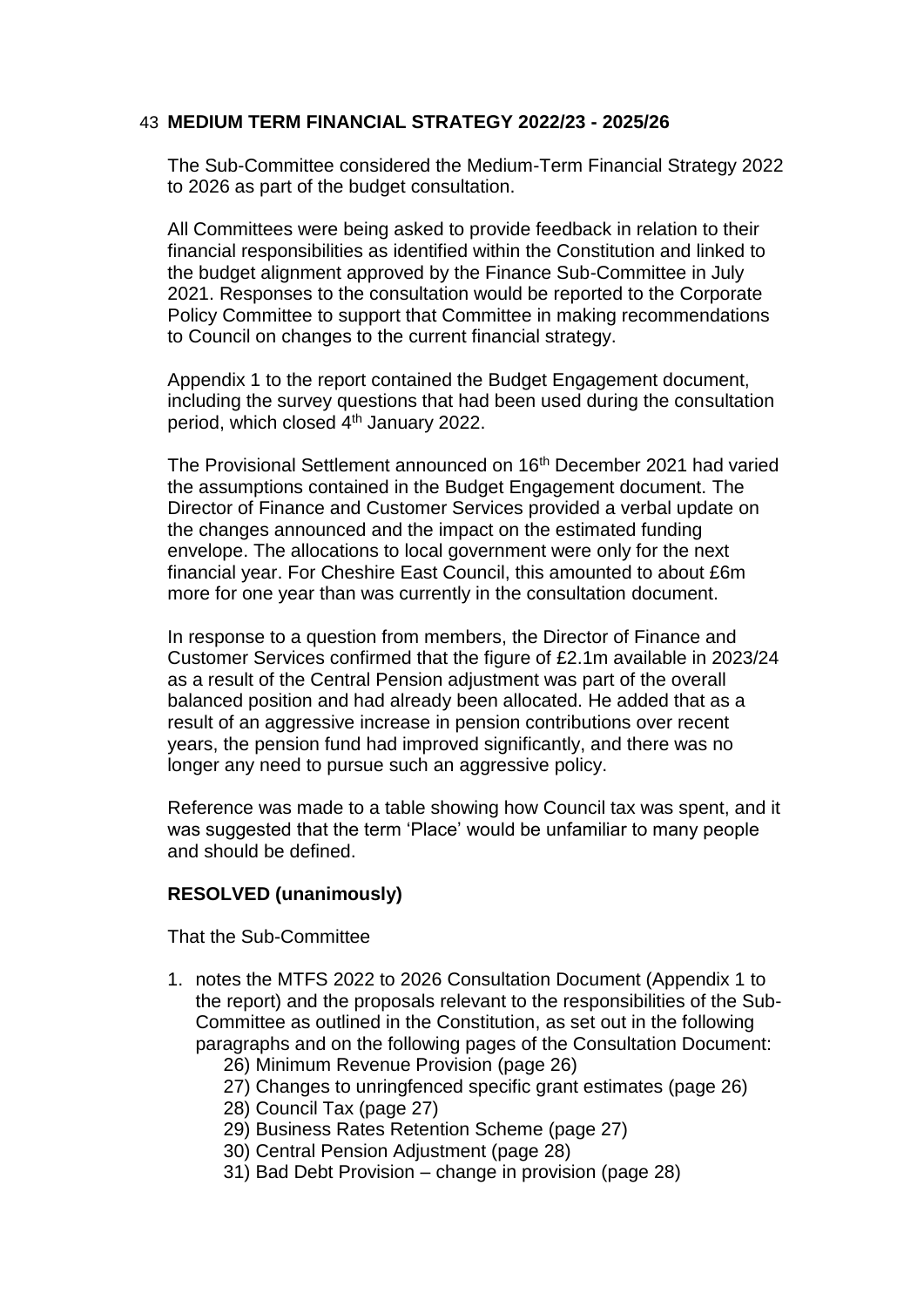32) Use of Earmarked Reserves (page 28)

- 2. notes the impact of the local government financial settlement on the MTFS Consultation Document as reported by the Director of Finance and Customer Services;
- 3. notes the other elements of the MTFS Consultation Document relating to the responsibilities of the Sub-Committee (including WOC Business Plans, and Reserves levels); and
- 4. notes that the minutes of this meeting would form the consultation response of the Sub-Committee for consideration by the Corporate Policy Committee.

# 44 **SHAREHOLDER WORKING GROUP REPORT**

The Sub-Committee considered the report of the Shareholder Working Group on matters considered at its meeting on 20<sup>th</sup> December 2021. The report was presented by the Chair of the Working Group, Councillor S Carter.

The Working Group had met to consider the following matters:

- The Ansa business plan 2022/23.
- The ASDV review as it related to Orbitas Bereavement Services.
- **The implications of recent Public Interest Reports on the Cheshire** East Group structure.

The Working Group had considered the Ansa Business Plan in terms of strategy, value for money, impact and risk, control, and service delivery and had concluded that the majority of items considered presented low risks to the Cheshire East Group. The Working Group was reassured that the financial forecast for 2022/23 aligned with the Council's Medium Term Financial Strategy. The Working Group noted that no dividend was forecast for 2021/22, although if profit forecasts from commercial activity were achieved there may be a prospect for dividend payments in future.

With regard to the ASDV review, the Working Group saw a clear benefit from rebranding Orbitas to emphasise its alignment to the Council. Otherwise the working group did not recognise any compelling case for significant change at this point. However, it was recognised that the ongoing uncertainty of the review was counter-productive to the commercial development of the company. It was also clear that there were synergies between the operations of Ansa and Orbitas that could realise tangible benefits if a closer working relationship were developed.

The Working Group had received a presentation that analysed the recommendations of recent public interest reports, related to wholly-owned companies, compared to the current approach at Cheshire East. The Working Group was satisfied that the scale of financial issues identified in the public interest reports had not materialised within the Cheshire East group structure, although it was recognised that there were risks in the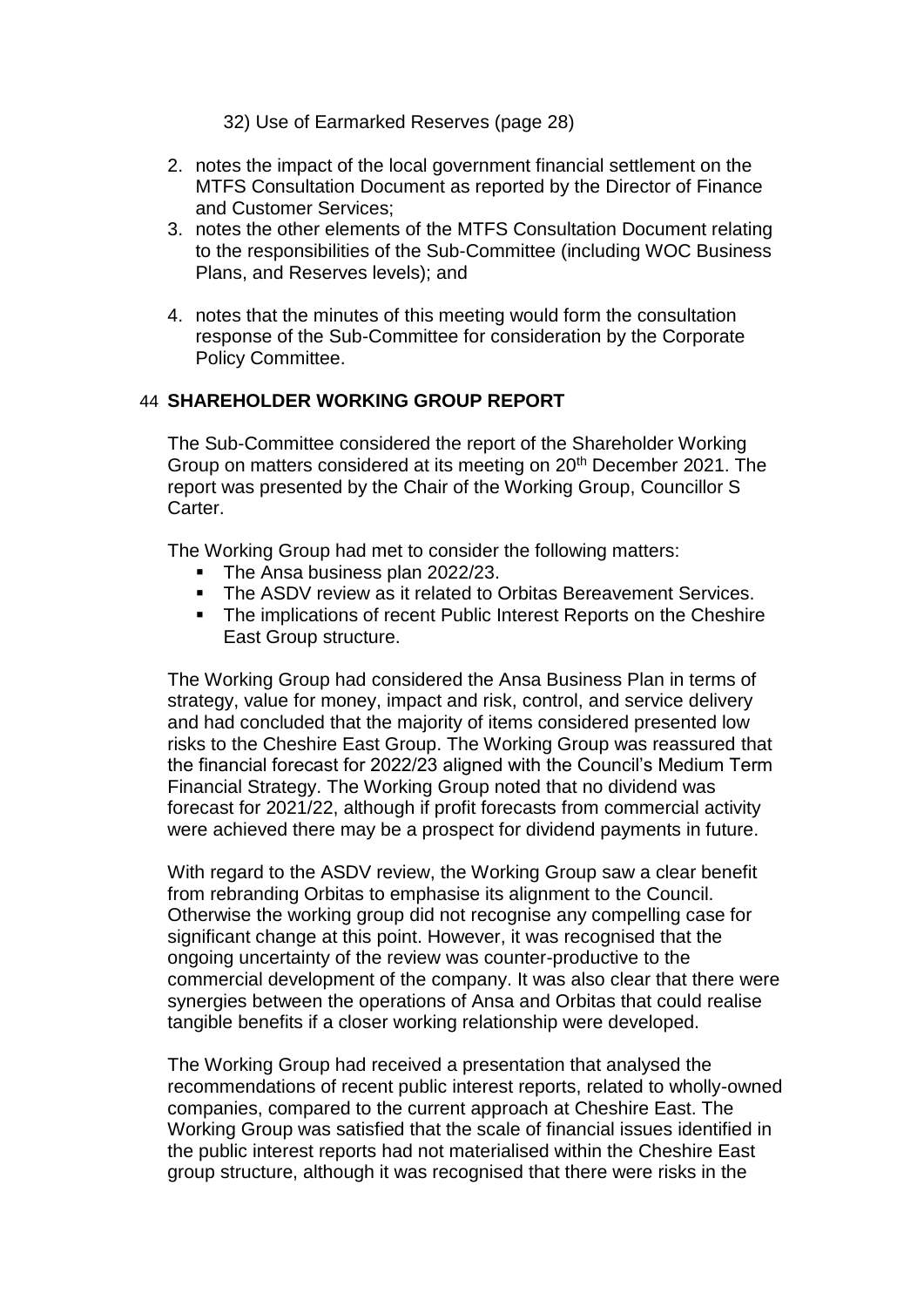current arrangements. The Working Group concluded that additional analysis was required to understand the options available to further mitigate any risks. It was determined that the most appropriate approach would be to commission a report from the Monitoring Officer.

#### **RESOLVED (unanimously)**

That the Sub-Committee

- 1. notes the update from the Chair on the Ansa business case 2022/23 at Appendix 1 to the report: Shareholder Working Group – WOC Business Plan Review Template;
- 2. notes the report of the ASDV Review Programme Board as it related to Orbitas Bereavement Services Ltd (Confidential Appendix), and:
	- (a) approves the rebranding of Orbitas to enhance recognition of its role in providing Cheshire East Bereavement Services, this to take effect from 1st April 2022;
	- (b) approves that the company's status within the Cheshire East Group remain unchanged;
	- (c) approves that the Chair of the Finance Sub-Committee write to the board of Orbitas encouraging closer working with Ansa, and requesting written evidence of such within the next six months;
	- (d) approves the inclusion of the Bereavement Services contract on the Procurement Pipeline Report for a period of 5 years, with an extension option for a further 3 years, at a value determined by the commissioner for bereavement services in line with the current Medium Term Financial Strategy; and
- 3. agrees that an item be added to its work programme entitled 'Review of the impact of Public Interest Reports as they relate to the Cheshire East Group Structure', the target date for this report to be the first meeting of the Sub-Committee in the 2022/23 Financial Year.

#### 45 **PROCUREMENT PIPELINE**

The Sub-Committee considered an update of the pipeline of procurement activity up to April 2024.

The report included information on contracts awarded by the Council since April 2021 and provided an update on the number of cases where, and reasons why, procurement activity had required the use of waivers.

Details of all waivers, without any information redacted, would be presented to the Sub-Committee in Part 2 of the meeting as they contained commercially sensitive information and/or Officer Details.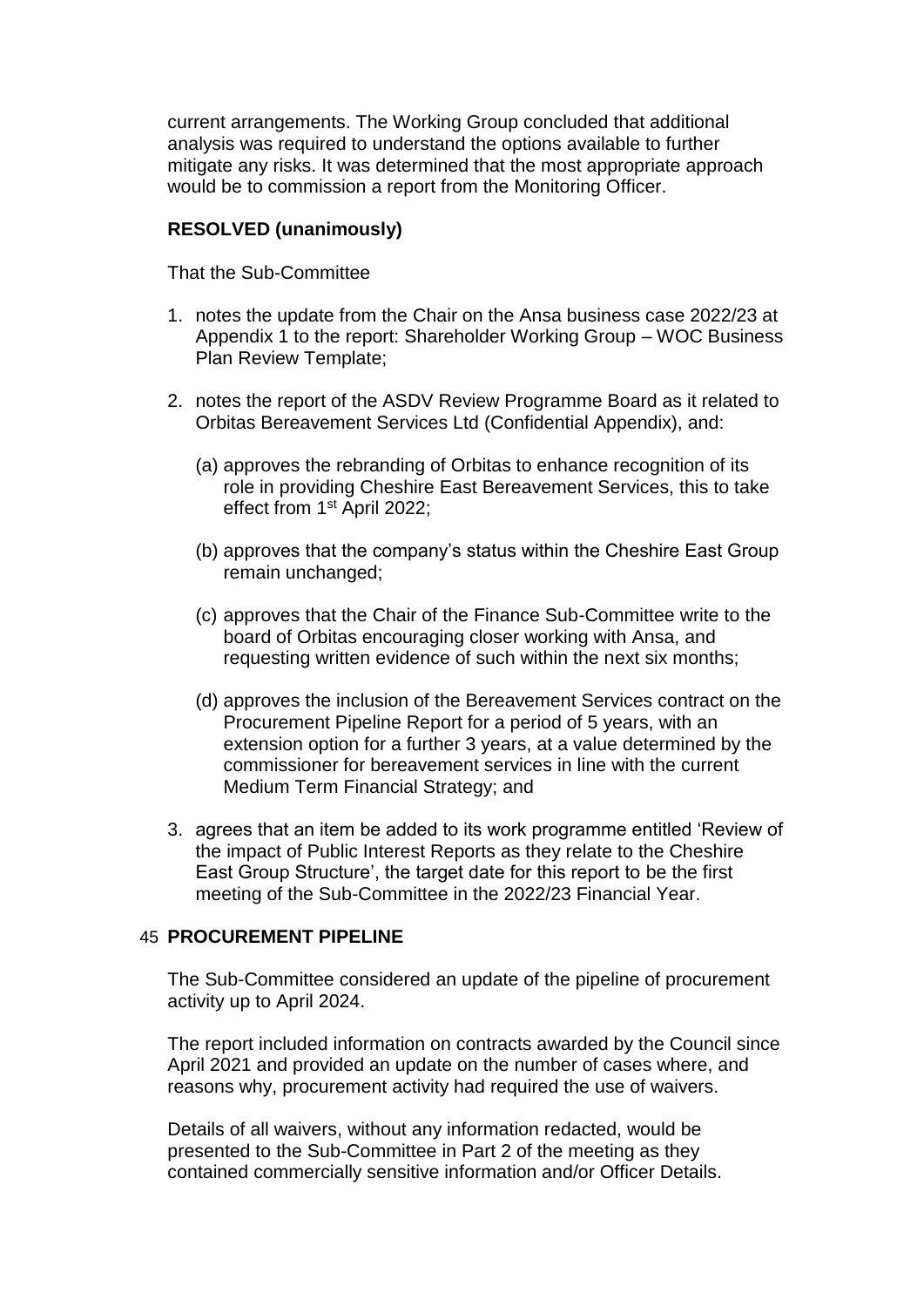# **RESOLVED (unanimously)**

That the Sub-Committee

- 1. notes the procurement pipeline of activity in Appendix 1 to the report;
- 2. approves the business-as-usual procurements and the Significant Decisions which require service Committee approval (Appendix 1, column G);
- 3. notes the contracts awarded by the Council since April 2021 as set out in Appendix 2; and
- 4. notes that purchase card expenditure above £500 is now published on the Council's transparency pages.

#### 46 **RE-PROCUREMENT OF A CONSTRUCTION RELATED CONSULTANCY SERVICES FRAMEWORK 2022-2026**

The Director of Finance and Customer Services advised that this item had been placed on the agenda before it had been determined whether or not it involved a significant decision requiring the Sub-Committee's approval. Under the previous item on Procurement Pipeline, the Sub-Committee had approved the business-as-usual procurements which included the reprocurement of a construction-related consultancy services framework. Therefore, no further decisions were required.

## 47 **WORK PROGRAMME**

The Sub-Committee considered its work programme for 2021/22.

## **RESOLVED**

That the work programme be noted.

## 48 **EXCLUSION OF THE PRESS AND PUBLIC**

## **RESOLVED**

That the press and public be excluded from the meeting during consideration of the following item pursuant to Section 100(A)4 of the Local Government Act 1972 on the grounds that it involves the likely disclosure of exempt information as defined in Paragraphs 1, 2 and 3 of Part 1 of Schedule 12A to the Local Government Act 1972 and the public interest would not be served in publishing the information.